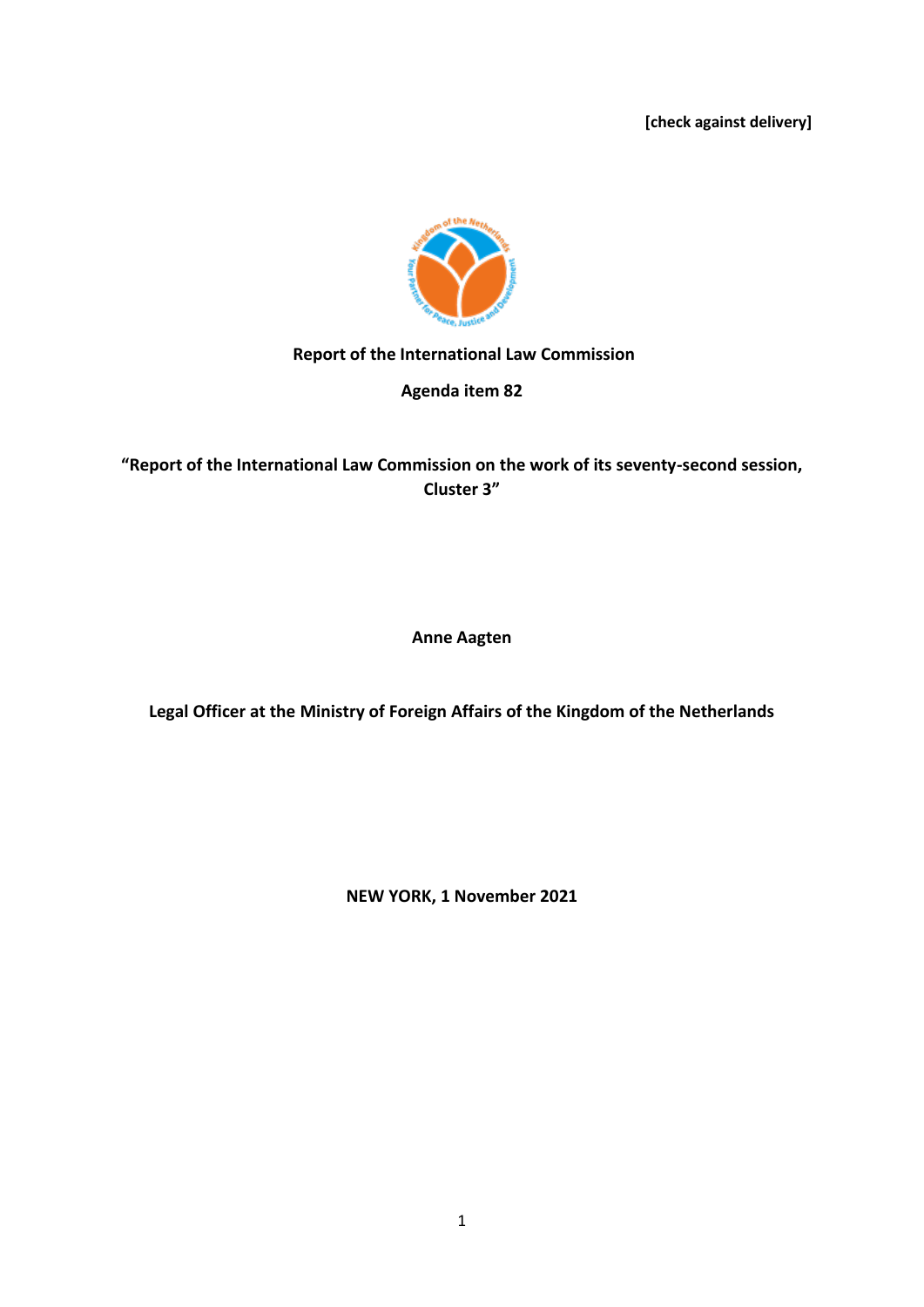## **Cluster III**

## **Chapter VII - Succession of States in respect of State responsibility**

Madam Chair, I would now like to turn to the topic on Succession of States in respect of State responsibility. We have noted the effort made by the Special Rapporteur in his fourth report. We have also taken note of the debate in the Commission and my Government agrees with some of the comments made by the members of the Commission. I would like to address four issues.

The first concerns the form of the present project. As my Government has stated before – and incorrectly reflected in the Special Rapporteur's Fourth report (2020) – the Netherlands is not convinced that this should take the form of draft articles with commentaries, principles or guidelines, and does not support such outcome. In view of the way in which this topic develops, my Government could only support an outcome in the form of a study, a report, or an analysis of the relevant topics. To this might be added a list of issues to be considered in case of State succession. This could be a check-list, or building blocks for succession agreements. The topic of Succession of States in respect of State responsibility is not suitable for an outcome in the form of articles, guidelines or principles.

Second, my Government wishes, in support of members of the Commission, to reiterate its concern with the frequent restatements of the law on State responsibility. As the Commission noted, this may lead to misstatements of the law. We would therefore urge the Commission, and in particular the Special Rapporteur, to refrain from this exercise. Rather, we would recommend that the Special Rapporteur collect relevant State practice, including a comparison of, and reflection on, the various agreements concluded by States in situations of State succession.

Third, and more substantially, my Government has noted the debate in the Commission concerning the general rule of non-succession and that of 'automatic' succession. In this respect, my Government would reiterate its position, as previously expressed, that the point of departure should be the principle that no legal vacuum in terms of State responsibility should emerge. This applies both to situations of dissolution or unification, where the original State has disappeared, and to situations of secession, where the predecessor State remains. Whether rights or obligations be transferred in specific situations should be assessed on a case-by-case basis and be addressed in a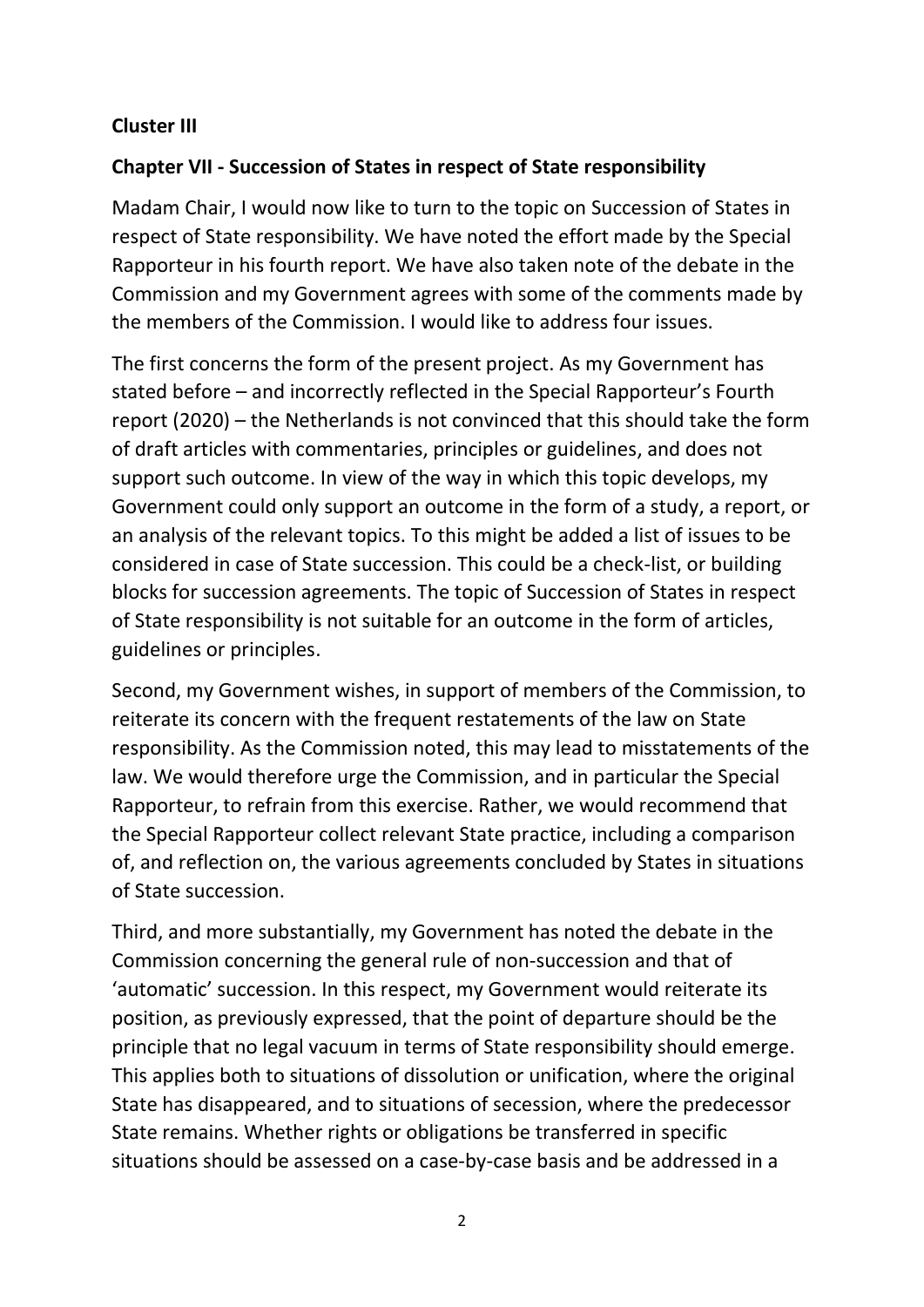succession agreement. If such agreement cannot be reached, the legal vacuum should be avoided by transferring rights and obligations to the successor State or States.

Fourth and finally, my Government wishes to express its concern with the Special Rapporteur's treatment of reparation in case of State succession and its different forms. The law on State responsibility, as reflected in the Articles on the Responsibility of States for Internationally Wrongful Acts, adequately regulates this topic. The flexibility found in the law on State responsibility regarding the various forms of reparation in turn reflects that every situation involving a wrong to be repaired is different. What is an appropriate, and just, form of reparation must be determined on a case-by-case basis. Satisfaction is a form of reparation *par excellence* that cannot be predefined, and its flexibility has proven very useful in the settling of disputes. There is no reason for a different approach in situations of succession of States. My Government therefore urges the Special Rapporteur to refrain from defining, and redefining, the forms of reparation and to align his work with the work of the Commission on the general law on State responsibility.

## **Chapter VIII - General Principles of Law**

The Netherlands wishes to extend its congratulations to the Special Rapporteur for his second report on general principles of law and to the Commission for the insightful plenary debate as is reflected in the ILC report. As to the identification of general principles of law in the sense of Article 38(1) of the Statute of the ICJ and the proposed six draft conclusions, the Netherlands would like to present the following observations.

The Netherlands would like to reiterate its previously expressed position that it welcomes the two categories of general principles of law as proposed by the Special Rapporteur, namely general principles of law derived from national legal systems, and general principles of law formed within the international legal system. In this respect, the Netherlands welcomes the suggestions for the future programme of work on the topic. The Netherlands looks forward in particular to the next study of the Special Rapporteur, on the relation between general principles of law and other sources of international law. The Netherlands believes it is important to distinguish the identification of general principles of law formed within the international legal system from the identification of other sources of international law. This is in order to clarify whether general principles of law formed within the international legal order